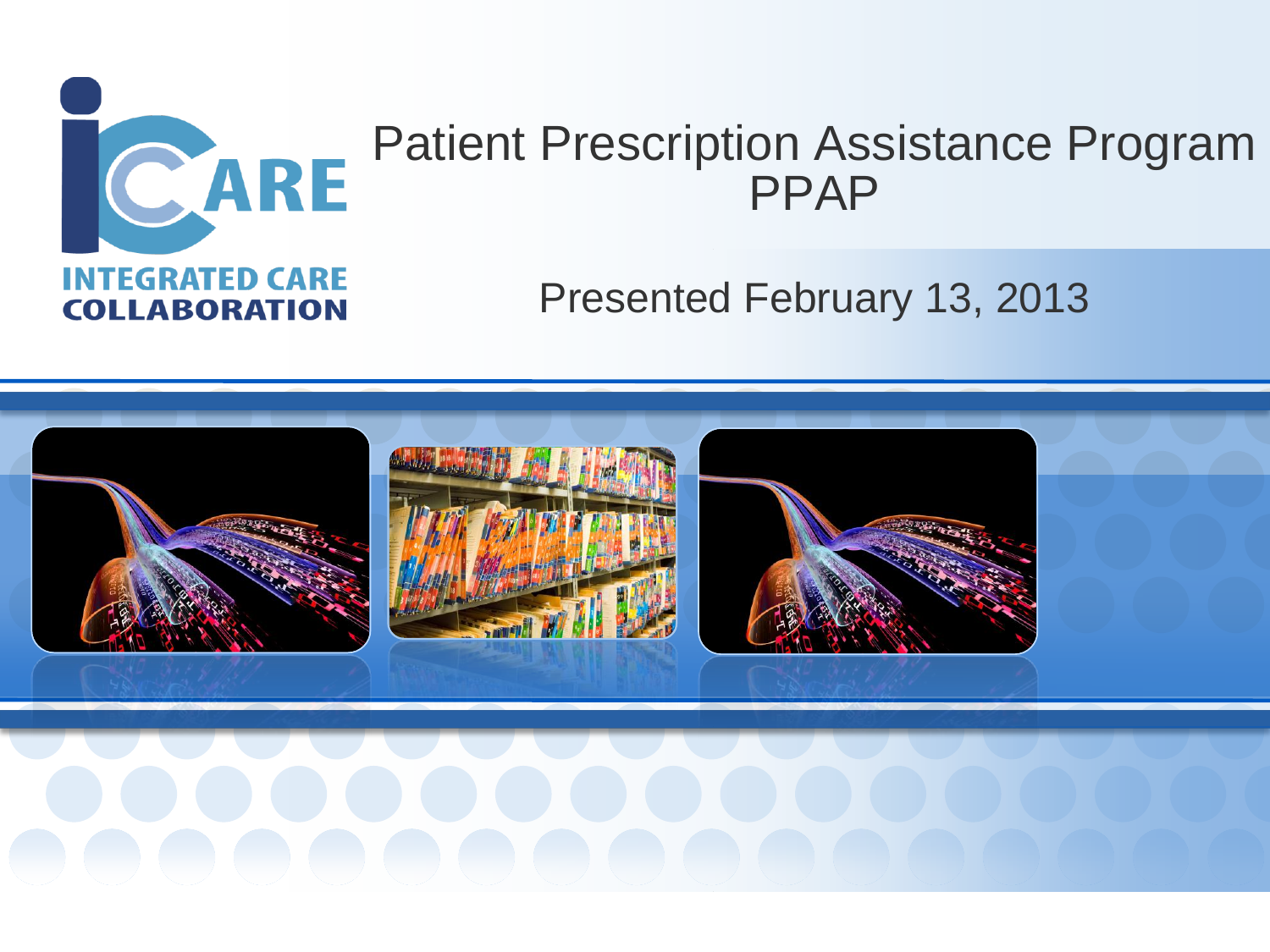#### • **What is the PPAP?**

- An internet-based program that assists users in accessing free drugs from pharmaceutical companies on behalf of their patients. The PPAP program provides eligibility information and auto-fill forms for most available Patient Prescription Assistance Programs. PPAP also tracks orders/dispensation and provides extensive reporting capabilities.
- The cost is \$150 per month.

#### • **What does it do?**

- Drug list containing over 900 drugs from over 150 manufacturer programs
- Access to continuously updated product and application information
- Auto-fill forms reduce time spent on data entry
- **Forms include applications, scripts and labels**
- Automatic refill function along with calculation of refill and renewal dates for existing patients



**For more information, please visit www.icc-centex.org or email info@icc-centex.org**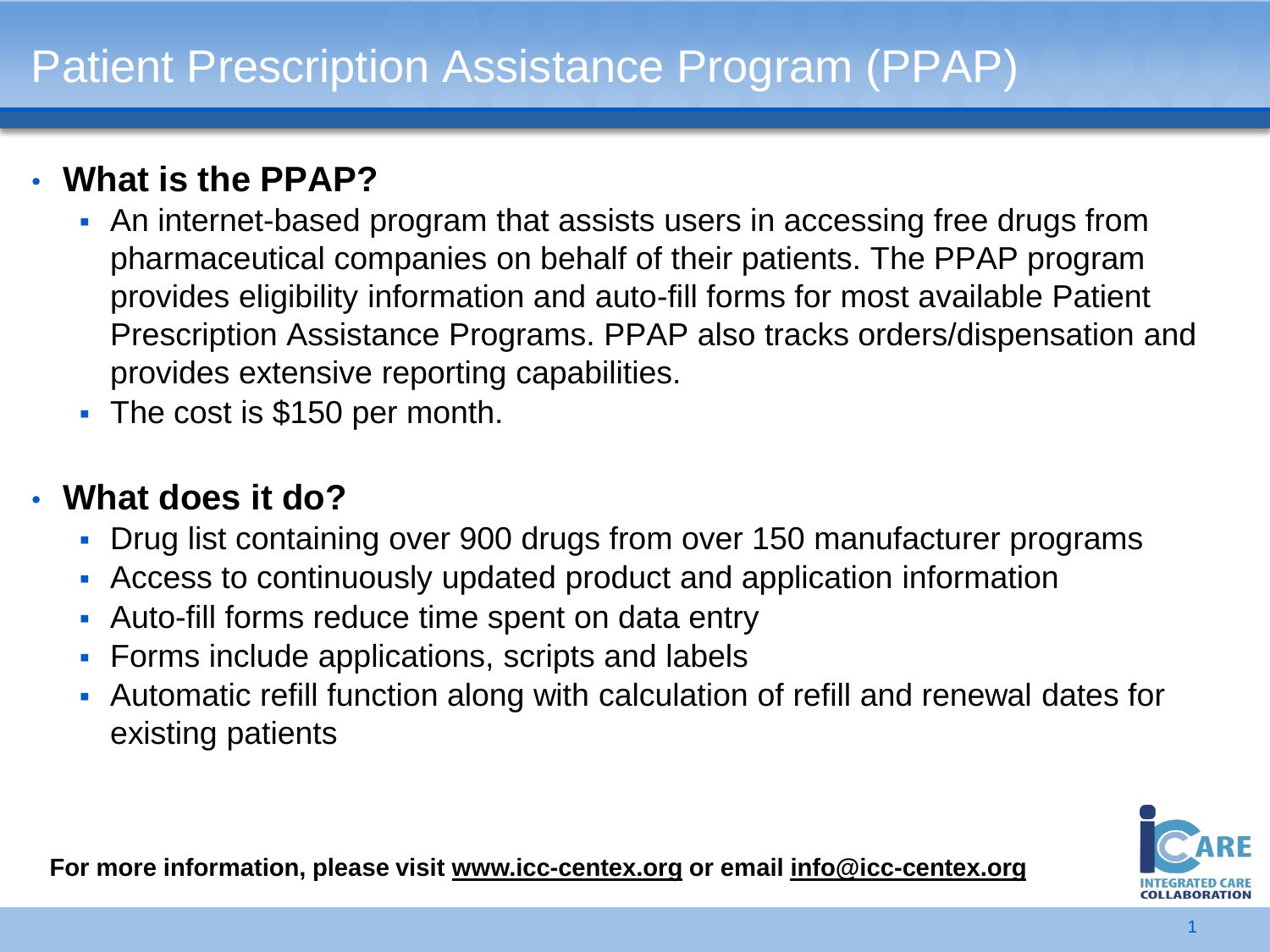## Utilization of PPAP Patients

|                       | 2011           |            | 2012           |            | <b>Total</b>   | <b>Total</b> |                                |
|-----------------------|----------------|------------|----------------|------------|----------------|--------------|--------------------------------|
| <b>Encounter Type</b> | <b>Patient</b> | <b>Enc</b> | <b>Patient</b> | <b>Enc</b> | <b>Patient</b> | <b>Enc</b>   | $\frac{0}{0}$<br><b>Change</b> |
| <b>Clinic</b>         | 2,032          | 13,773     | 2,150          | 14,785     | 2,232          | 28,558       | 5.8%                           |
| Emergency Room        | 575            | 1,023      | 613            | 1,165      | 908            | 2,188        | 6.6%                           |
| Inpatient             | <b>168</b>     | 235        | 190            | 276        | 310            | 511          | 13.1%                          |
| Other                 | 1,016          | 4,360      | 891            | 2,596      | 1,272          | 6,956        | $-12.3%$                       |
| <b>Grand Total</b>    | 2,100          | 19,391     | 2,205          | 18,822     | 2,288          | 38,213       | 5.0%                           |

• 5% change in overall utilization of services by PPAP patients from 2011 to 2012, with Inpatient being the highest at 13.1%

| "Other" Encounter Types:           |
|------------------------------------|
| <b>Ancillary Services</b>          |
| Claim-Emergency Room               |
| Claim-Inpatient                    |
| Claim-Office                       |
| Claim-Outpatient                   |
| Claim-based Visits                 |
| Community Mental Health Facility   |
| Dental                             |
| <b>EMS 911</b>                     |
| lHome                              |
| Hospital Visit (IP/OP) by Provider |
| Independent Laboratory             |
| <b>Office Visit</b>                |
| <b>Other Facility Visit</b>        |
| Outpatient                         |
| <b>Urgent Care Facility</b>        |

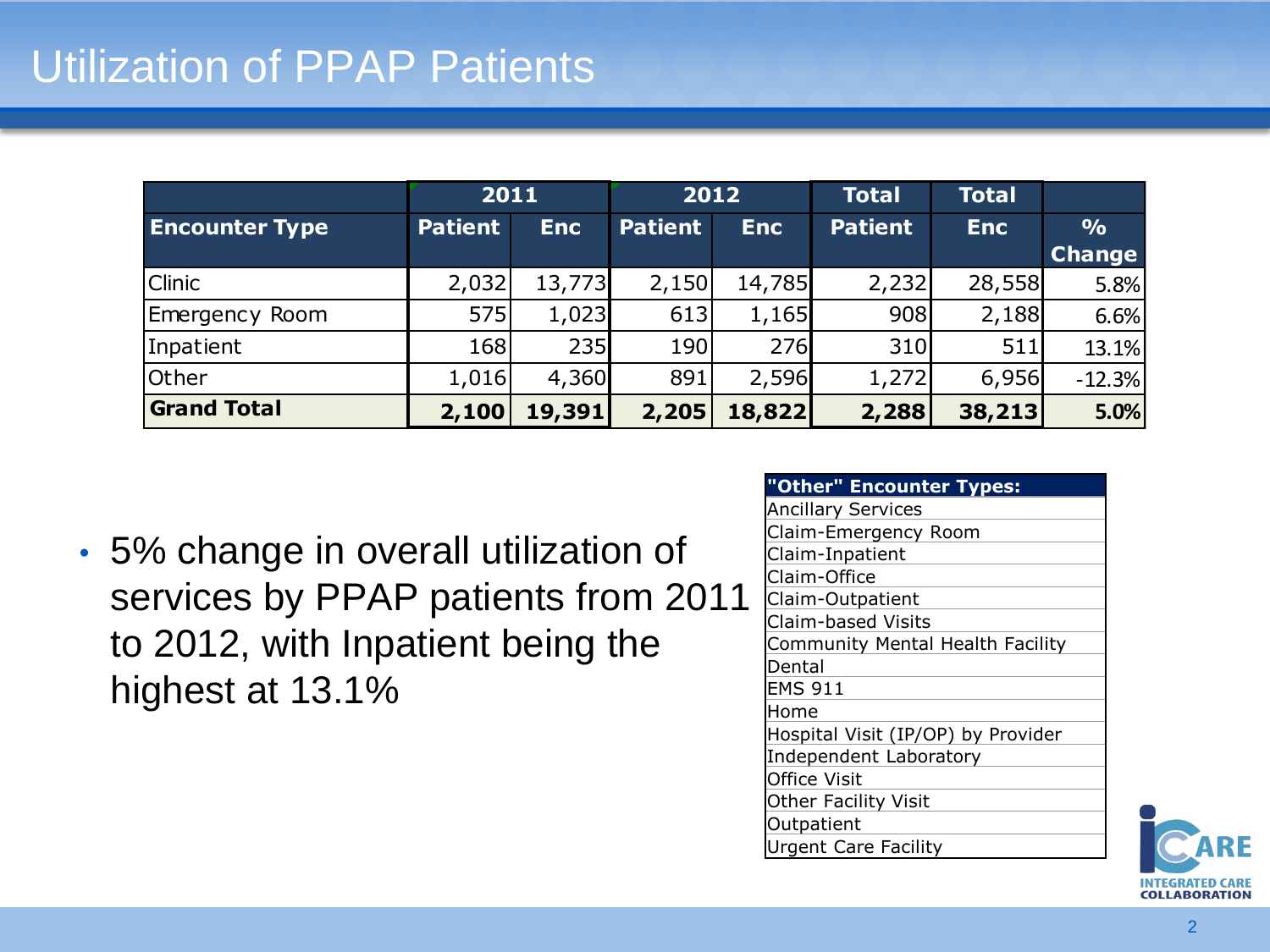# Applications vs. Meds Received

- In combined years, 80% of applications resulted in meds received
- Applications dropped 5% from 2011 to 2012, while Meds received dropped 9%
- The largest reduction in Meds Received was at El Buen with 56%, followed by Seton Topfer (16%) and Seton McCarthy (11%)
- Some facilities do not track meds received since meds are picked up at other locations

|                             | <b>Applications</b> |                     |                     | <b>Meds Received</b> |                      |                  |               |
|-----------------------------|---------------------|---------------------|---------------------|----------------------|----------------------|------------------|---------------|
|                             |                     |                     | <b>AWP Value of</b> |                      |                      | <b>AWP Value</b> | % Meds        |
| 2011 Facility               | # $Pts$             | # Applications      | <b>Meds</b>         | # $Pts$              | # Received           | of Meds          | <b>Filled</b> |
| El Buen Samaritano          | 199                 | 446                 | \$185,080           | 171                  | 391                  | \$163,555        | 86%           |
| Lone Star Circle of Care    | 850                 | 2,415               | \$2,506,184         | 643                  | 1.876                | \$1,633,210      | 76%           |
| Peoples Community Clinic    | 341                 | 1,387               | \$2,255,063         | 292                  | 1,150                | \$1,609,854      | 86%           |
| <b>Project Access</b>       | 50                  | 69                  | \$48,947            | ∩                    |                      | \$0              | 0%            |
| Samaritan Health Ministries | 202                 | 1,244               | \$536,210           | 194                  | 1,194                | \$531,034        | 96%           |
| Seton Kozmetsky             | 585                 | 2,843               | \$1,786,415         | 527                  | 2,565                | \$1,553,624      | 90%           |
| Seton McCarthy              | 589                 | 3,541               | \$2,052,119         | 448                  | 2,884                | \$1,678,615      | 76%           |
| Seton Smithville            | 14                  | 49                  | \$20,892            |                      | 6                    | \$1,781          | 14%           |
| Seton Topfer                | 423                 | 2,333               | \$1,637,325         | 346                  | 2,037                | \$1,460,006      | 82%           |
| <b>WCCHD</b>                |                     | 45                  | \$15, 172           |                      |                      | \$28             | 11%           |
| Total                       | 3,262               | 14,372              | \$11,043,407        | 2,624                | 12,104               | \$8,631,707      | 80%           |
|                             |                     | <b>Applications</b> |                     |                      | <b>Meds Received</b> |                  |               |
|                             |                     |                     | <b>AWP Value of</b> |                      |                      | <b>AWP Value</b> | % Meds        |
| 2012 Facility               | # $Pts$             | # Applications      | <b>Meds</b>         | # Pts                | # Received           | of Meds          | <b>Filled</b> |
| El Buen Samaritano          | 90                  | 286                 | \$142,534           | 75                   | 261                  | \$119,074        | 83%           |
| Lone Star Circle of Care    | 793                 | 2,415               | \$2,478,725         | 642                  | 1,956                | \$1,776,446      | 81%           |
| Peoples Community Clinic    | 339                 | 1,542               | \$1,295,863         | 299                  | 1,184                | \$1,095,381      | 88%           |
| <b>Project Access</b>       | 31                  | 53                  | \$60,279            |                      |                      | \$871            | 3%            |
| Samaritan Health Ministries | 230                 | 1,275               | \$611,113           | $\Omega$             | 0                    | \$0              | 0%            |
| Seton Kozmetsky             | 598                 | 2,901               | \$1,776,109         | 540                  | 2,681                | \$1,559,703      | 90%           |

Seton McCarthy 502 2,755 \$2,021,996 398 2,303 \$1,381,817 79% Seton Smithville | 178 | 1,015 | \$645,001 | 134 | 807 | \$460,096 | 75% Seton Topfer 351 1,924 \$1,162,261 291 1,703 \$1,020,475 83% WCCHD 1 14 \$3,177 0 0 \$0 0%

| <b>Total</b>                | 3,113               | 14.180         | \$10,197,057        | 2,380                | 10.896     | \$7,413,863      | 76%           |
|-----------------------------|---------------------|----------------|---------------------|----------------------|------------|------------------|---------------|
|                             | <b>Applications</b> |                |                     | <b>Meds Received</b> |            |                  |               |
|                             |                     |                | <b>AWP Value of</b> |                      |            | <b>AWP Value</b> | % Meds        |
| <b>Combined Facility</b>    | # Pts               | # Applications | <b>Meds</b>         | # $Pts$              | # Received | of Meds          | <b>Filled</b> |
| El Buen Samaritano          | 239I                | 7321           | \$327,614           | 202                  | 652        | \$282,629        | 85%           |
| Lone Star Circle of Care    | 1,247               | 4,830          | \$4,984,909         | 968                  | 3,832      | \$3,409,657      | 78%           |
| Peoples Community Clinic    | 452I                | 2,929          | \$3,550,926         | 383                  | 2,334      | \$2,705,235      | 85%           |
| <b>Project Access</b>       | 74                  | 122            | \$109.226           |                      |            | \$871            | 1%            |
| Samaritan Health Ministries | 293I                | 2,519          | \$1.147.324         | 194                  | 1,194      | \$531,034        | 66%           |
| Seton Kozmetsky             | 764I                | 5,744          | \$3,562,525         | 639                  | 5,246      | \$3,113,327      | 84%           |
| Seton McCarthy              | 700l                | 6,296          | \$4,074,114]        | 522                  | 5,187      | \$3,060,432      | 75%           |
| Seton Smithville            | 180                 | 1,064          | \$665,893           | 134                  | 813        | \$461,876        | 74%           |
| Seton Topfer                | 519                 | 4,257          | \$2.799.586         | 415                  | 3.740      | \$2,480,481      | 80%           |
| <b>WCCHD</b>                | 10 <sup>1</sup>     | 59             | \$18,349            |                      |            | \$28             | 10%           |
| <b>TOTALS*:</b>             | 4,478               | 28,552         | \$21,240,465        | 3,459                | 23,000     | \$16,045,570     | 77%           |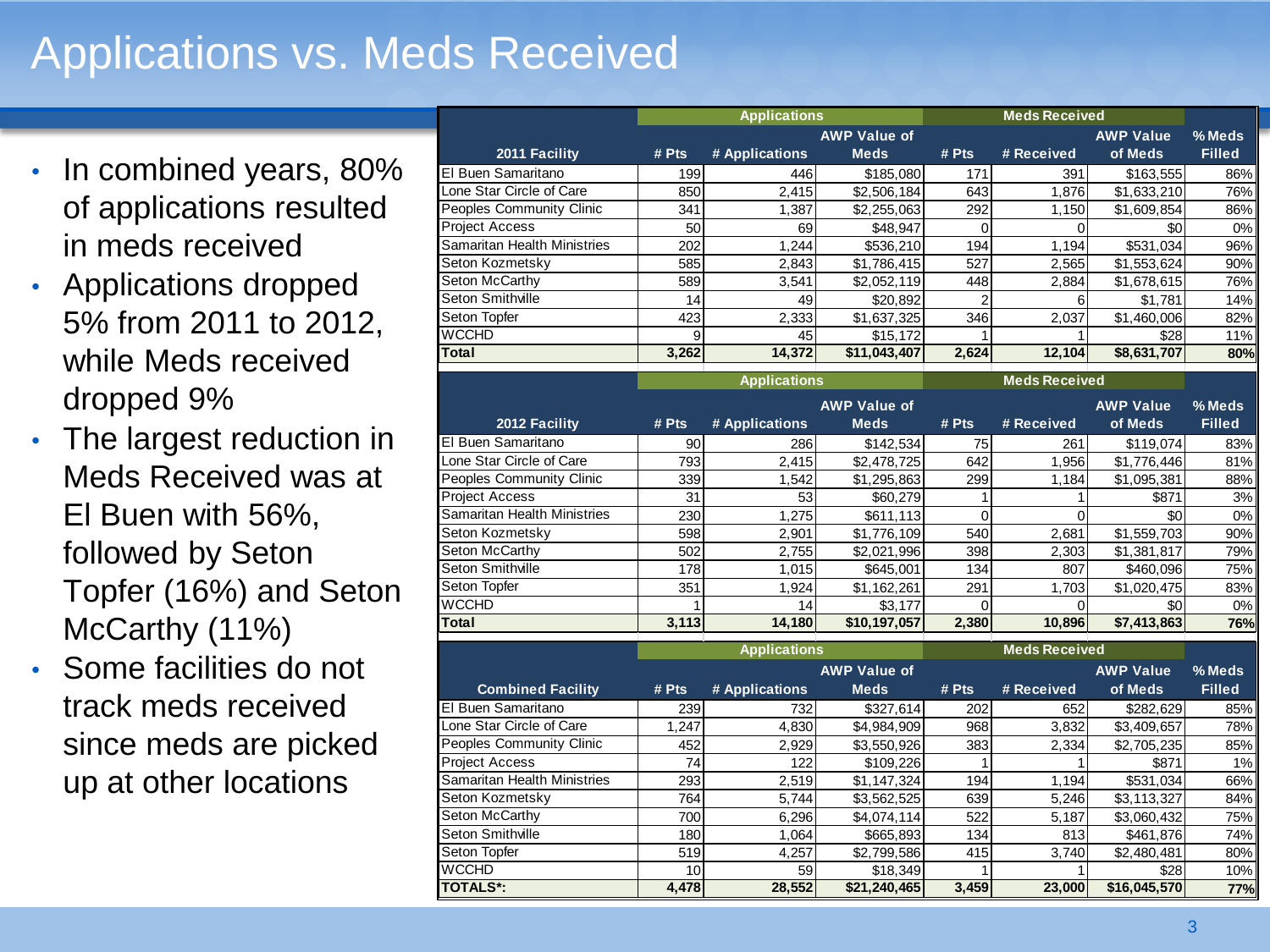|                                    |            |          | %             |
|------------------------------------|------------|----------|---------------|
| <b>Facility</b>                    | 2011       | 2012     | <b>Change</b> |
| El Buen Samaritano                 | \$418.30   | \$456.22 | 9%            |
| Lone Star Circle of Care           | \$870.59   | \$908.20 | 4%            |
| <b>Peoples Community Clinic</b>    | \$1,399.87 | \$925.15 | $-34%$        |
| <b>Project Access</b>              |            | \$870.90 |               |
| <b>Samaritan Health Ministries</b> | \$444.75   |          |               |
| Seton Kozmetsky                    | \$605.70   | \$581.76 | $-4%$         |
| Seton McCarthy                     | \$582.04   | \$600.01 | 3%            |
| Seton Smithville                   | \$296.77   | \$570.13 | 92%           |
| Seton Topfer                       | \$716.74   | \$599.22 | $-16%$        |
| <b>WCCHD</b>                       | \$27.69    | \$0.00   | $-100%$       |
| <b>Total</b>                       | \$713.13   | \$680.42 | $-5%$         |

• Average value of meds received overall fell 5% from \$713 in 2011 to \$680 in 2012.